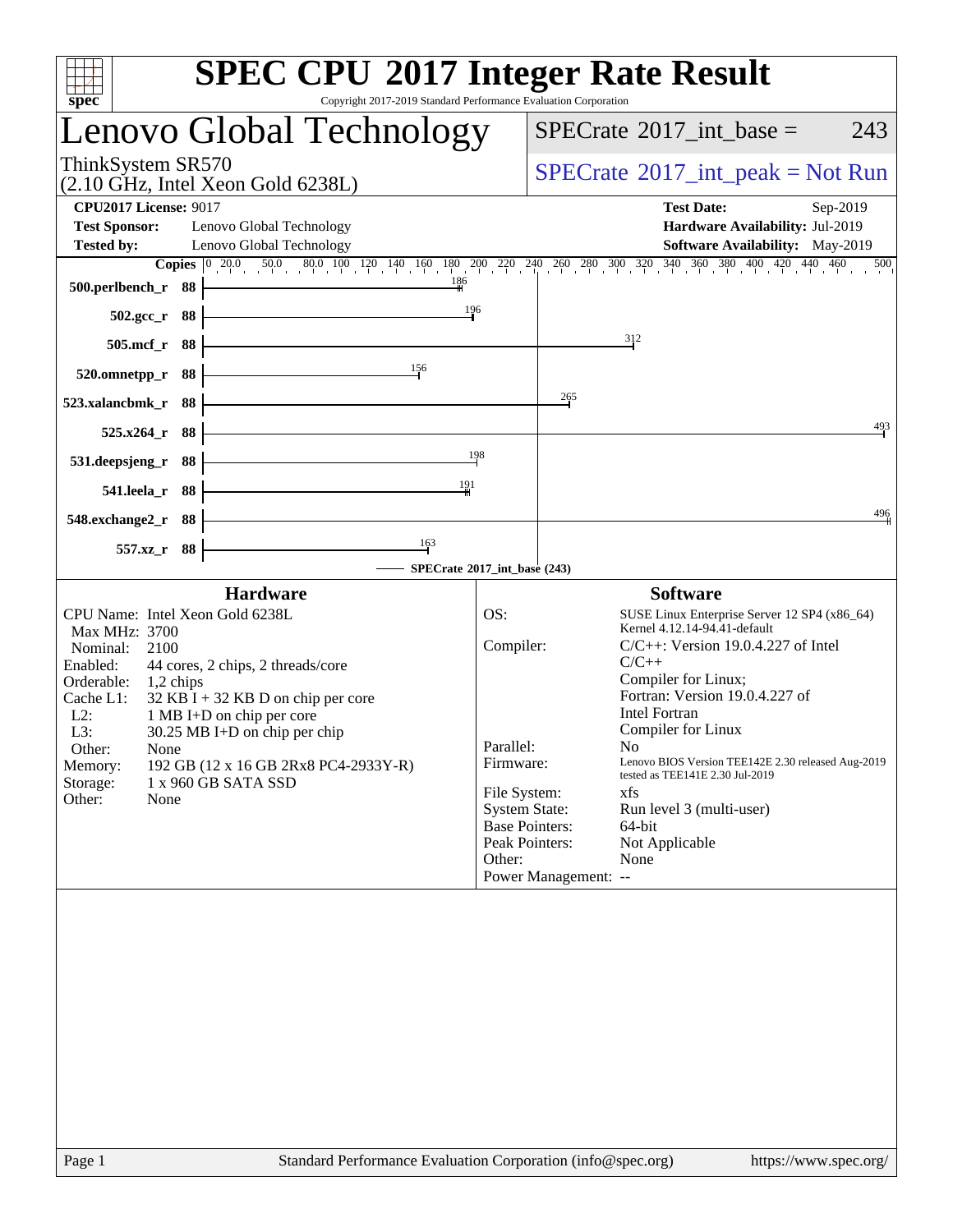

### **[SPEC CPU](http://www.spec.org/auto/cpu2017/Docs/result-fields.html#SPECCPU2017IntegerRateResult)[2017 Integer Rate Result](http://www.spec.org/auto/cpu2017/Docs/result-fields.html#SPECCPU2017IntegerRateResult)** Copyright 2017-2019 Standard Performance Evaluation Corporation

## Lenovo Global Technology

[SPECrate](http://www.spec.org/auto/cpu2017/Docs/result-fields.html#SPECrate2017intbase)<sup>®</sup>2017 int base = 243

(2.10 GHz, Intel Xeon Gold 6238L)

ThinkSystem SR570<br>  $SPECTA = Not Run$ <br>  $SPECTA = Not Run$ 

**[Test Sponsor:](http://www.spec.org/auto/cpu2017/Docs/result-fields.html#TestSponsor)** Lenovo Global Technology **[Hardware Availability:](http://www.spec.org/auto/cpu2017/Docs/result-fields.html#HardwareAvailability)** Jul-2019

**[CPU2017 License:](http://www.spec.org/auto/cpu2017/Docs/result-fields.html#CPU2017License)** 9017 **[Test Date:](http://www.spec.org/auto/cpu2017/Docs/result-fields.html#TestDate)** Sep-2019 **[Tested by:](http://www.spec.org/auto/cpu2017/Docs/result-fields.html#Testedby)** Lenovo Global Technology **[Software Availability:](http://www.spec.org/auto/cpu2017/Docs/result-fields.html#SoftwareAvailability)** May-2019

## **[Results Table](http://www.spec.org/auto/cpu2017/Docs/result-fields.html#ResultsTable)**

|                                                     | <b>Base</b>   |                |       |                |            | <b>Peak</b>    |            |               |                |              |                |              |                |              |
|-----------------------------------------------------|---------------|----------------|-------|----------------|------------|----------------|------------|---------------|----------------|--------------|----------------|--------------|----------------|--------------|
| <b>Benchmark</b>                                    | <b>Copies</b> | <b>Seconds</b> | Ratio | <b>Seconds</b> | Ratio      | <b>Seconds</b> | Ratio      | <b>Copies</b> | <b>Seconds</b> | <b>Ratio</b> | <b>Seconds</b> | <b>Ratio</b> | <b>Seconds</b> | <b>Ratio</b> |
| 500.perlbench_r                                     | 88            | 758            | 185   | 754            | 186        | 747            | 188        |               |                |              |                |              |                |              |
| $502.\text{gcc}_r$                                  | 88            | 637            | 196   | 639            | 195        | 637            | 196        |               |                |              |                |              |                |              |
| $505$ .mcf r                                        | 88            | 456            | 312   | 456            | 312        | 455            | 312        |               |                |              |                |              |                |              |
| 520.omnetpp_r                                       | 88            | 739            | 156   | 738            | 156        | 738            | 156        |               |                |              |                |              |                |              |
| 523.xalancbmk_r                                     | 88            | 350            | 266   | 350            | 265        | 350            | 265        |               |                |              |                |              |                |              |
| 525.x264 r                                          | 88            | 312            | 494   | 312            | <u>493</u> | 313            | 493        |               |                |              |                |              |                |              |
| 531.deepsjeng_r                                     | 88            | 508            | 198   | 509            | 198        | 508            | <u>198</u> |               |                |              |                |              |                |              |
| 541.leela r                                         | 88            | 766            | 190   | 755            | 193        | 761            | <u>191</u> |               |                |              |                |              |                |              |
| 548.exchange2_r                                     | 88            | 465            | 496   | 465            | 496        | 463            | 498        |               |                |              |                |              |                |              |
| $557.xz$ _r                                         | 88            | 583            | 163   | 583            | 163        | 584            | 163        |               |                |              |                |              |                |              |
| $SPECrate^{\circ}2017\_int\_base =$<br>243          |               |                |       |                |            |                |            |               |                |              |                |              |                |              |
| $SPECrate^{\circ}2017$ int peak =<br><b>Not Run</b> |               |                |       |                |            |                |            |               |                |              |                |              |                |              |

Results appear in the [order in which they were run](http://www.spec.org/auto/cpu2017/Docs/result-fields.html#RunOrder). Bold underlined text [indicates a median measurement](http://www.spec.org/auto/cpu2017/Docs/result-fields.html#Median).

## **[Submit Notes](http://www.spec.org/auto/cpu2017/Docs/result-fields.html#SubmitNotes)**

 The numactl mechanism was used to bind copies to processors. The config file option 'submit' was used to generate numactl commands to bind each copy to a specific processor. For details, please see the config file.

## **[Operating System Notes](http://www.spec.org/auto/cpu2017/Docs/result-fields.html#OperatingSystemNotes)**

Stack size set to unlimited using "ulimit -s unlimited"

## **[General Notes](http://www.spec.org/auto/cpu2017/Docs/result-fields.html#GeneralNotes)**

Environment variables set by runcpu before the start of the run: LD\_LIBRARY\_PATH = "/home/cpu2017-1.0.5-ic19.0u4/lib/intel64"

 Binaries compiled on a system with 1x Intel Core i9-799X CPU + 32GB RAM memory using Redhat Enterprise Linux 7.5 Transparent Huge Pages enabled by default Prior to runcpu invocation Filesystem page cache synced and cleared with: sync; echo 3> /proc/sys/vm/drop\_caches runcpu command invoked through numactl i.e.: numactl --interleave=all runcpu <etc> NA: The test sponsor attests, as of date of publication, that CVE-2017-5754 (Meltdown) is mitigated in the system as tested and documented. Yes: The test sponsor attests, as of date of publication, that CVE-2017-5753 (Spectre variant 1) is mitigated in the system as tested and documented. Yes: The test sponsor attests, as of date of publication, that CVE-2017-5715 (Spectre variant 2)

**(Continued on next page)**

| Page 2 | Standard Performance Evaluation Corporation (info@spec.org) | https://www.spec.org/ |
|--------|-------------------------------------------------------------|-----------------------|
|--------|-------------------------------------------------------------|-----------------------|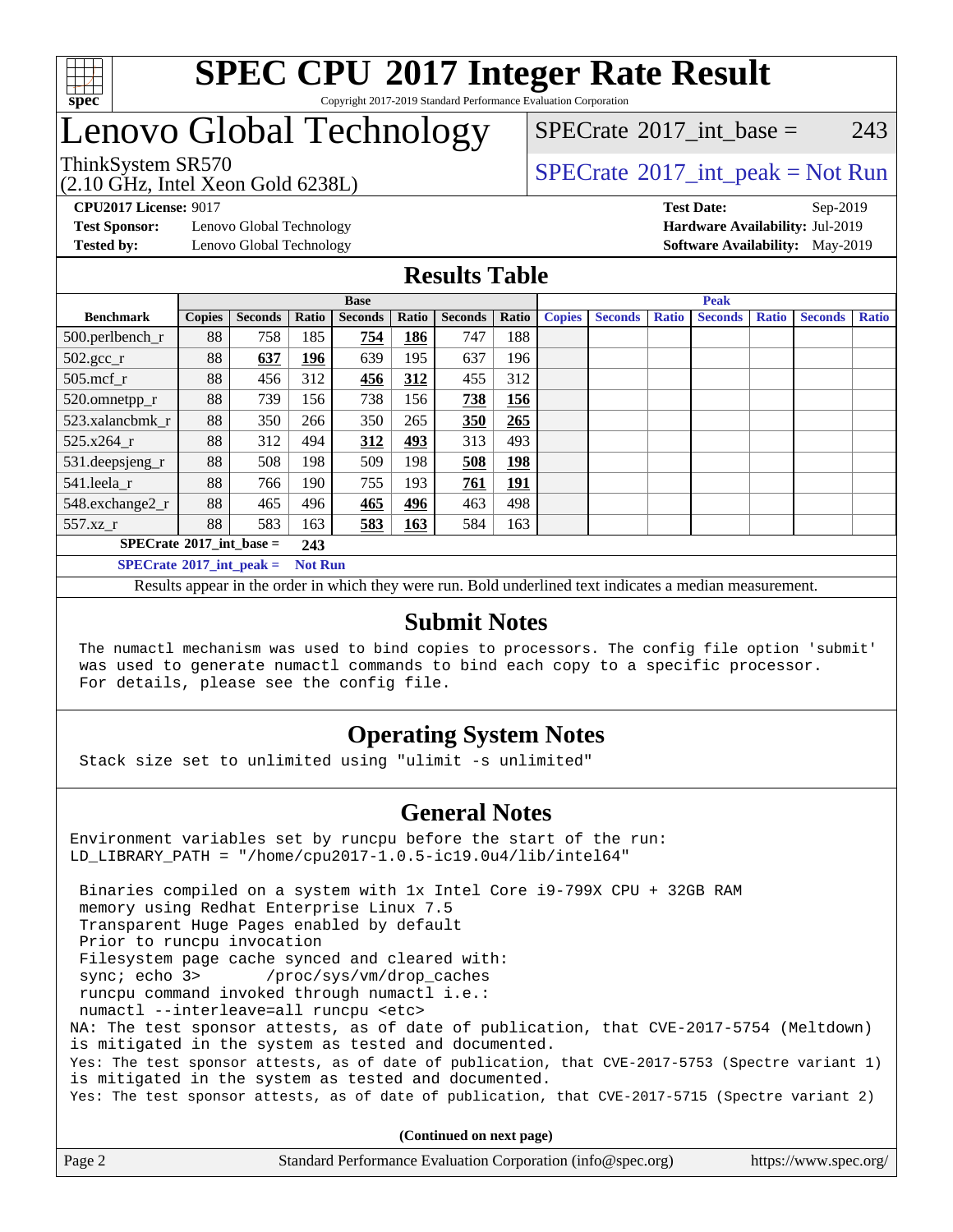

Copyright 2017-2019 Standard Performance Evaluation Corporation

## Lenovo Global Technology

[SPECrate](http://www.spec.org/auto/cpu2017/Docs/result-fields.html#SPECrate2017intbase)<sup>®</sup>2017 int base = 243

(2.10 GHz, Intel Xeon Gold 6238L)

ThinkSystem SR570<br>  $SPECTA = Not Run$ <br>  $SPECTA = Not Run$ 

**[Test Sponsor:](http://www.spec.org/auto/cpu2017/Docs/result-fields.html#TestSponsor)** Lenovo Global Technology **[Hardware Availability:](http://www.spec.org/auto/cpu2017/Docs/result-fields.html#HardwareAvailability)** Jul-2019 **[Tested by:](http://www.spec.org/auto/cpu2017/Docs/result-fields.html#Testedby)** Lenovo Global Technology **[Software Availability:](http://www.spec.org/auto/cpu2017/Docs/result-fields.html#SoftwareAvailability)** May-2019

**[CPU2017 License:](http://www.spec.org/auto/cpu2017/Docs/result-fields.html#CPU2017License)** 9017 **[Test Date:](http://www.spec.org/auto/cpu2017/Docs/result-fields.html#TestDate)** Sep-2019

### **[General Notes \(Continued\)](http://www.spec.org/auto/cpu2017/Docs/result-fields.html#GeneralNotes)**

is mitigated in the system as tested and documented. Yes: The test sponsor attests, as of date of publication, that CVE-2018-3640 (Spectre variant 3a) is mitigated in the system as tested and documented. Yes: The test sponsor attests, as of date of publication, that CVE-2018-3639 (Spectre variant 4) is mitigated in the system as tested and documented.

## **[Platform Notes](http://www.spec.org/auto/cpu2017/Docs/result-fields.html#PlatformNotes)**

Page 3 Standard Performance Evaluation Corporation [\(info@spec.org\)](mailto:info@spec.org) <https://www.spec.org/> BIOS configuration: Choose Operating Mode set to Maximum Performance Choose Operating Mode set to Custom Mode MONITOR/MWAIT set to Enable SNC set to Enable Sysinfo program /home/cpu2017-1.0.5-ic19.0u4/bin/sysinfo Rev: r5974 of 2018-05-19 9bcde8f2999c33d61f64985e45859ea9 running on linux-et90 Tue Sep 10 11:36:01 2019 SUT (System Under Test) info as seen by some common utilities. For more information on this section, see <https://www.spec.org/cpu2017/Docs/config.html#sysinfo> From /proc/cpuinfo model name : Intel(R) Xeon(R) Gold 6238L CPU @ 2.10GHz 2 "physical id"s (chips) 88 "processors" cores, siblings (Caution: counting these is hw and system dependent. The following excerpts from /proc/cpuinfo might not be reliable. Use with caution.) cpu cores : 22 siblings : 44 physical 0: cores 0 1 2 3 4 5 8 9 10 11 12 16 17 18 19 20 21 24 25 26 27 28 physical 1: cores 0 1 2 3 4 5 8 9 10 11 12 16 17 18 19 20 21 24 25 26 27 28 From lscpu: Architecture: x86\_64 CPU op-mode(s): 32-bit, 64-bit Byte Order: Little Endian  $CPU(s):$  88 On-line CPU(s) list: 0-87 Thread(s) per core: 2 Core(s) per socket: 22 Socket(s): 2 NUMA node(s): 4 Vendor ID: GenuineIntel CPU family: 6 Model: 85 Model name: Intel(R) Xeon(R) Gold 6238L CPU @ 2.10GHz **(Continued on next page)**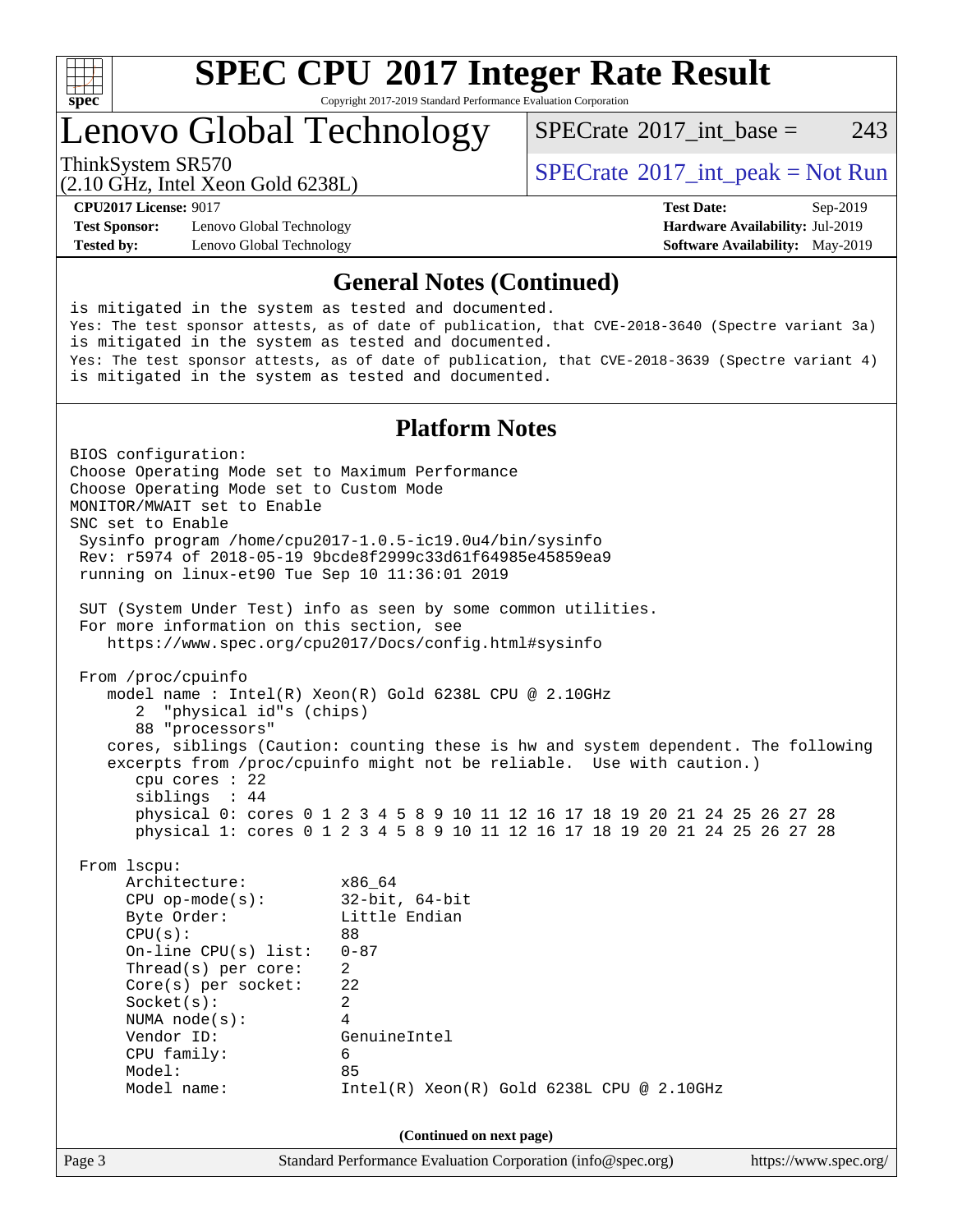

Copyright 2017-2019 Standard Performance Evaluation Corporation

Lenovo Global Technology

 $SPECTate$ <sup>®</sup>[2017\\_int\\_base =](http://www.spec.org/auto/cpu2017/Docs/result-fields.html#SPECrate2017intbase) 243

(2.10 GHz, Intel Xeon Gold 6238L)

 $SPECTate$ <sup>®</sup>[2017\\_int\\_peak = N](http://www.spec.org/auto/cpu2017/Docs/result-fields.html#SPECrate2017intpeak)ot Run

**[CPU2017 License:](http://www.spec.org/auto/cpu2017/Docs/result-fields.html#CPU2017License)** 9017 **[Test Date:](http://www.spec.org/auto/cpu2017/Docs/result-fields.html#TestDate)** Sep-2019

**[Test Sponsor:](http://www.spec.org/auto/cpu2017/Docs/result-fields.html#TestSponsor)** Lenovo Global Technology **[Hardware Availability:](http://www.spec.org/auto/cpu2017/Docs/result-fields.html#HardwareAvailability)** Jul-2019 **[Tested by:](http://www.spec.org/auto/cpu2017/Docs/result-fields.html#Testedby)** Lenovo Global Technology **[Software Availability:](http://www.spec.org/auto/cpu2017/Docs/result-fields.html#SoftwareAvailability)** May-2019

## **[Platform Notes \(Continued\)](http://www.spec.org/auto/cpu2017/Docs/result-fields.html#PlatformNotes)**

| Stepping:                | 7                                                                                                 |
|--------------------------|---------------------------------------------------------------------------------------------------|
| CPU MHz:                 | 2100.000                                                                                          |
| $CPU$ max $MHz$ :        | 3700.0000                                                                                         |
| CPU min MHz:             | 1000.0000                                                                                         |
| BogoMIPS:                | 4200.00                                                                                           |
| Virtualization:          | $VT - x$                                                                                          |
| L1d cache:               | 32K                                                                                               |
| $L1i$ cache:             | 32K                                                                                               |
| $L2$ cache:              | 1024K                                                                                             |
| L3 cache:                | 30976K                                                                                            |
| NUMA $node0$ $CPU(s):$   | 0-2,6-8,11-13,17,18,44-46,50-52,55-57,61,62                                                       |
| NUMA $node1$ $CPU(s):$   | 3-5, 9, 10, 14-16, 19-21, 47-49, 53, 54, 58-60, 63-65                                             |
| NUMA $node2$ $CPU(s)$ :  | $22 - 24$ , $28 - 30$ , $33 - 35$ , $39$ , $40$ , $66 - 68$ , $72 - 74$ , $77 - 79$ , $83$ , $84$ |
| NUMA node3 CPU(s):       | 25-27, 31, 32, 36-38, 41-43, 69-71, 75, 76, 80-82, 85-87                                          |
| Flaqs:                   | fpu yme de pse tsc msr pae mce cx8 apic sep mtrr pqe mca cmov                                     |
|                          | pat pse36 clflush dts acpi mmx fxsr sse sse2 ss ht tm pbe syscall nx pdpelgb rdtscp               |
|                          | lm constant_tsc art arch_perfmon pebs bts rep_good nopl xtopology nonstop_tsc cpuid               |
|                          | aperfmperf pni pclmulgdg dtes64 monitor ds cpl vmx smx est tm2 ssse3 sdbg fma cx16                |
|                          | xtpr pdcm pcid dca sse4_1 sse4_2 x2apic movbe popcnt tsc_deadline_timer aes xsave                 |
|                          | avx f16c rdrand lahf_lm abm 3dnowprefetch cpuid_fault epb cat_13 cdp_13                           |
|                          | invpcid_single intel_ppin ssbd mba ibrs ibpb stibp tpr_shadow vnmi flexpriority ept               |
|                          | vpid fsgsbase tsc_adjust bmil hle avx2 smep bmi2 erms invpcid rtm cqm mpx rdt_a                   |
|                          | avx512f avx512dq rdseed adx smap clflushopt clwb intel_pt avx512cd avx512bw avx512vl              |
|                          | xsaveopt xsavec xgetbvl xsaves cqm_llc cqm_occup_llc cqm_mbm_total cqm_mbm_local                  |
|                          | dtherm ida arat pln pts pku ospke avx512_vnni flush_lld arch_capabilities                         |
|                          |                                                                                                   |
| /proc/cpuinfo cache data |                                                                                                   |
| cache size $: 30976$ KB  |                                                                                                   |
|                          |                                                                                                   |
| From numactl --hardware  | WARNING: a numactl 'node' might or might not correspond to a                                      |
| physical chip.           |                                                                                                   |

ph available: 4 nodes (0-3) node 0 cpus: 0 1 2 6 7 8 11 12 13 17 18 44 45 46 50 51 52 55 56 57 61 62 node 0 size: 47684 MB node 0 free: 47273 MB node 1 cpus: 3 4 5 9 10 14 15 16 19 20 21 47 48 49 53 54 58 59 60 63 64 65 node 1 size: 48369 MB node 1 free: 47764 MB node 2 cpus: 22 23 24 28 29 30 33 34 35 39 40 66 67 68 72 73 74 77 78 79 83 84 node 2 size: 48369 MB node 2 free: 48107 MB node 3 cpus: 25 26 27 31 32 36 37 38 41 42 43 69 70 71 75 76 80 81 82 85 86 87 node 3 size: 48338 MB node 3 free: 48084 MB node distances: node 0 1 2 3 0: 10 11 21 21

**(Continued on next page)**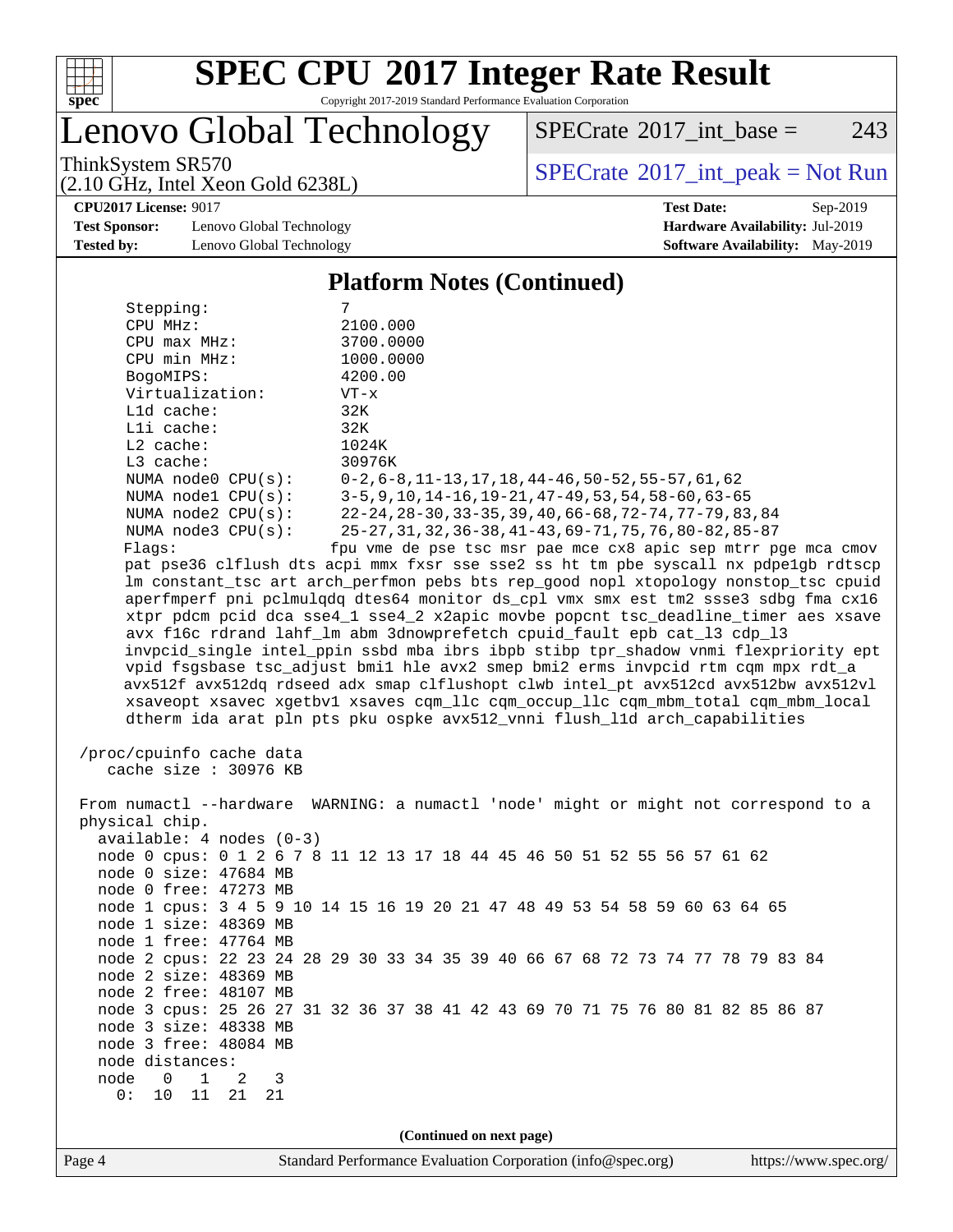| $spec^*$                                                                  | <b>SPEC CPU®2017 Integer Rate Result</b><br>Copyright 2017-2019 Standard Performance Evaluation Corporation                                                                                                                                                                                                                                                    |                                                                                                     |
|---------------------------------------------------------------------------|----------------------------------------------------------------------------------------------------------------------------------------------------------------------------------------------------------------------------------------------------------------------------------------------------------------------------------------------------------------|-----------------------------------------------------------------------------------------------------|
|                                                                           | Lenovo Global Technology                                                                                                                                                                                                                                                                                                                                       | $SPECTate$ <sup>®</sup> 2017_int_base =<br>243                                                      |
| ThinkSystem SR570                                                         | $(2.10 \text{ GHz}, \text{Intel Xeon Gold } 6238L)$                                                                                                                                                                                                                                                                                                            | $SPECrate^{\circledast}2017\_int\_peak = Not Run$                                                   |
| <b>CPU2017 License: 9017</b><br><b>Test Sponsor:</b><br><b>Tested by:</b> | Lenovo Global Technology<br>Lenovo Global Technology                                                                                                                                                                                                                                                                                                           | <b>Test Date:</b><br>Sep-2019<br>Hardware Availability: Jul-2019<br>Software Availability: May-2019 |
|                                                                           | <b>Platform Notes (Continued)</b>                                                                                                                                                                                                                                                                                                                              |                                                                                                     |
| 1:<br>11<br>2:<br>21<br>3:<br>21                                          | 10<br>21<br>21<br>21<br>10<br>11<br>21<br>11<br>10                                                                                                                                                                                                                                                                                                             |                                                                                                     |
| From /proc/meminfo<br>MemTotal:<br>Hugepagesize:                          | 197387804 kB<br>HugePages_Total:<br>0<br>2048 kB                                                                                                                                                                                                                                                                                                               |                                                                                                     |
| SuSE-release:<br>os-release:<br>ID="sles"                                 | From /etc/*release* /etc/*version*<br>SUSE Linux Enterprise Server 12 (x86_64)<br>$VERSION = 12$<br>$PATCHLEVEL = 4$<br># Please check /etc/os-release for details about this release.<br>NAME="SLES"<br>VERSION="12-SP4"<br>VERSION_ID="12.4"<br>PRETTY_NAME="SUSE Linux Enterprise Server 12 SP4"<br>ANSI COLOR="0;32"<br>CPE_NAME="cpe:/o:suse:sles:12:sp4" | # This file is deprecated and will be removed in a future service pack or release.                  |
| uname $-a$ :                                                              | x86 64 x86 64 x86 64 GNU/Linux                                                                                                                                                                                                                                                                                                                                 | Linux linux-et90 4.12.14-94.41-default #1 SMP Wed Oct 31 12:25:04 UTC 2018 (3090901)                |
|                                                                           | Kernel self-reported vulnerability status:                                                                                                                                                                                                                                                                                                                     |                                                                                                     |
| IBPB, IBRS_FW                                                             | CVE-2017-5754 (Meltdown):<br>Not affected<br>CVE-2017-5753 (Spectre variant 1): Mitigation: __user pointer sanitization                                                                                                                                                                                                                                        | CVE-2017-5715 (Spectre variant 2): Mitigation: Indirect Branch Restricted Speculation,              |
|                                                                           | run-level 3 Sep 10 11:34                                                                                                                                                                                                                                                                                                                                       |                                                                                                     |
| Filesystem<br>/dev/sda3                                                   | SPEC is set to: /home/cpu2017-1.0.5-ic19.0u4<br>Type Size Used Avail Use% Mounted on<br>xfs<br>892G<br>50G 842G 6% /                                                                                                                                                                                                                                           |                                                                                                     |
|                                                                           | this section. The 'dmidecode' program reads system data which is "intended to allow<br>hardware to be accurately determined", but the intent may not be met, as there are<br>frequent changes to hardware, firmware, and the "DMTF SMBIOS" standard.<br>BIOS Lenovo - [TEE141E-2.30]- 07/02/2019                                                               | Additional information from dmidecode follows. WARNING: Use caution when you interpret              |
|                                                                           | (Continued on next page)                                                                                                                                                                                                                                                                                                                                       |                                                                                                     |

| Page 5 | Standard Performance Evaluation Corporation (info@spec.org) | https://www.spec.org/ |
|--------|-------------------------------------------------------------|-----------------------|
|--------|-------------------------------------------------------------|-----------------------|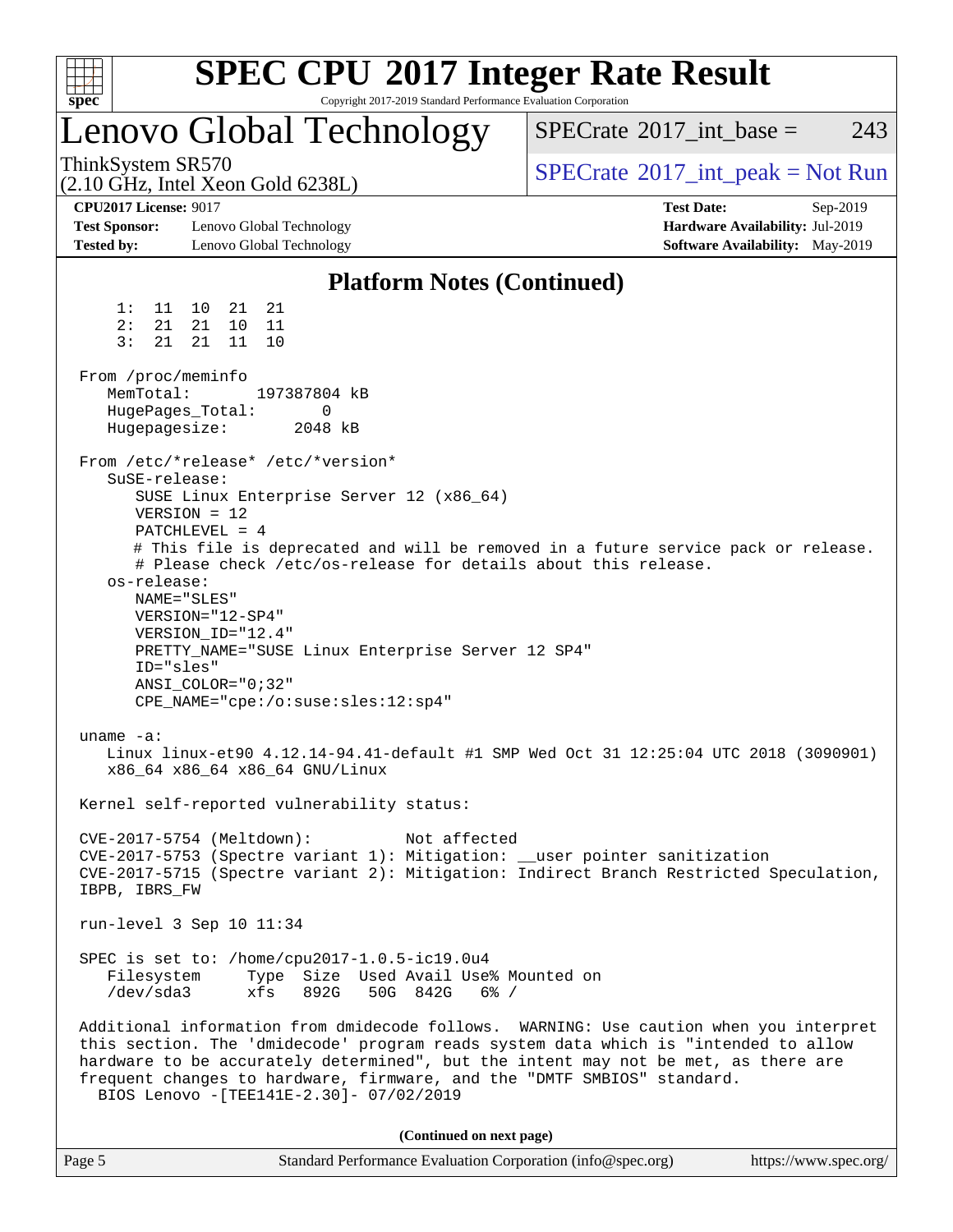

Copyright 2017-2019 Standard Performance Evaluation Corporation

## Lenovo Global Technology

 $SPECTate$ <sup>®</sup>[2017\\_int\\_base =](http://www.spec.org/auto/cpu2017/Docs/result-fields.html#SPECrate2017intbase) 243

(2.10 GHz, Intel Xeon Gold 6238L)

ThinkSystem SR570<br>  $SPECTA = Not Run$ <br>  $SPECTA = Not Run$ 

**[Test Sponsor:](http://www.spec.org/auto/cpu2017/Docs/result-fields.html#TestSponsor)** Lenovo Global Technology **[Hardware Availability:](http://www.spec.org/auto/cpu2017/Docs/result-fields.html#HardwareAvailability)** Jul-2019 **[Tested by:](http://www.spec.org/auto/cpu2017/Docs/result-fields.html#Testedby)** Lenovo Global Technology **[Software Availability:](http://www.spec.org/auto/cpu2017/Docs/result-fields.html#SoftwareAvailability)** May-2019

**[CPU2017 License:](http://www.spec.org/auto/cpu2017/Docs/result-fields.html#CPU2017License)** 9017 **[Test Date:](http://www.spec.org/auto/cpu2017/Docs/result-fields.html#TestDate)** Sep-2019

## **[Platform Notes \(Continued\)](http://www.spec.org/auto/cpu2017/Docs/result-fields.html#PlatformNotes)**

 Memory: 4x NO DIMM NO DIMM 12x SK Hynix HMA82GR7CJR8N-WM 16 GB 2 rank 2933

(End of data from sysinfo program)

## **[Compiler Version Notes](http://www.spec.org/auto/cpu2017/Docs/result-fields.html#CompilerVersionNotes)**

============================================================================== C | 500.perlbench  $r(base)$  502.gcc  $r(base)$  505.mcf  $r(base)$ 

| 525.x264\_r(base) 557.xz\_r(base)

------------------------------------------------------------------------------ Intel(R) C Intel(R) 64 Compiler for applications running on Intel(R) 64, Version 19.0.4.227 Build 20190416

Copyright (C) 1985-2019 Intel Corporation. All rights reserved. ------------------------------------------------------------------------------

==============================================================================  $C++$  | 520.omnetpp  $r(base)$  523.xalancbmk  $r(base)$  531.deepsjeng  $r(base)$ | 541.leela\_r(base)

------------------------------------------------------------------------------

Intel(R)  $C++$  Intel(R) 64 Compiler for applications running on Intel(R) 64, Version 19.0.4.227 Build 20190416

Copyright (C) 1985-2019 Intel Corporation. All rights reserved. ------------------------------------------------------------------------------

============================================================================== Fortran | 548.exchange2 $r(base)$ 

------------------------------------------------------------------------------

Intel(R) Fortran Intel(R) 64 Compiler for applications running on Intel(R)

64, Version 19.0.4.227 Build 20190416

Copyright (C) 1985-2019 Intel Corporation. All rights reserved. ------------------------------------------------------------------------------

## **[Base Compiler Invocation](http://www.spec.org/auto/cpu2017/Docs/result-fields.html#BaseCompilerInvocation)**

[C benchmarks](http://www.spec.org/auto/cpu2017/Docs/result-fields.html#Cbenchmarks): [icc -m64 -std=c11](http://www.spec.org/cpu2017/results/res2019q4/cpu2017-20190916-18207.flags.html#user_CCbase_intel_icc_64bit_c11_33ee0cdaae7deeeab2a9725423ba97205ce30f63b9926c2519791662299b76a0318f32ddfffdc46587804de3178b4f9328c46fa7c2b0cd779d7a61945c91cd35)

[C++ benchmarks:](http://www.spec.org/auto/cpu2017/Docs/result-fields.html#CXXbenchmarks) [icpc -m64](http://www.spec.org/cpu2017/results/res2019q4/cpu2017-20190916-18207.flags.html#user_CXXbase_intel_icpc_64bit_4ecb2543ae3f1412ef961e0650ca070fec7b7afdcd6ed48761b84423119d1bf6bdf5cad15b44d48e7256388bc77273b966e5eb805aefd121eb22e9299b2ec9d9)

[Fortran benchmarks](http://www.spec.org/auto/cpu2017/Docs/result-fields.html#Fortranbenchmarks): [ifort -m64](http://www.spec.org/cpu2017/results/res2019q4/cpu2017-20190916-18207.flags.html#user_FCbase_intel_ifort_64bit_24f2bb282fbaeffd6157abe4f878425411749daecae9a33200eee2bee2fe76f3b89351d69a8130dd5949958ce389cf37ff59a95e7a40d588e8d3a57e0c3fd751)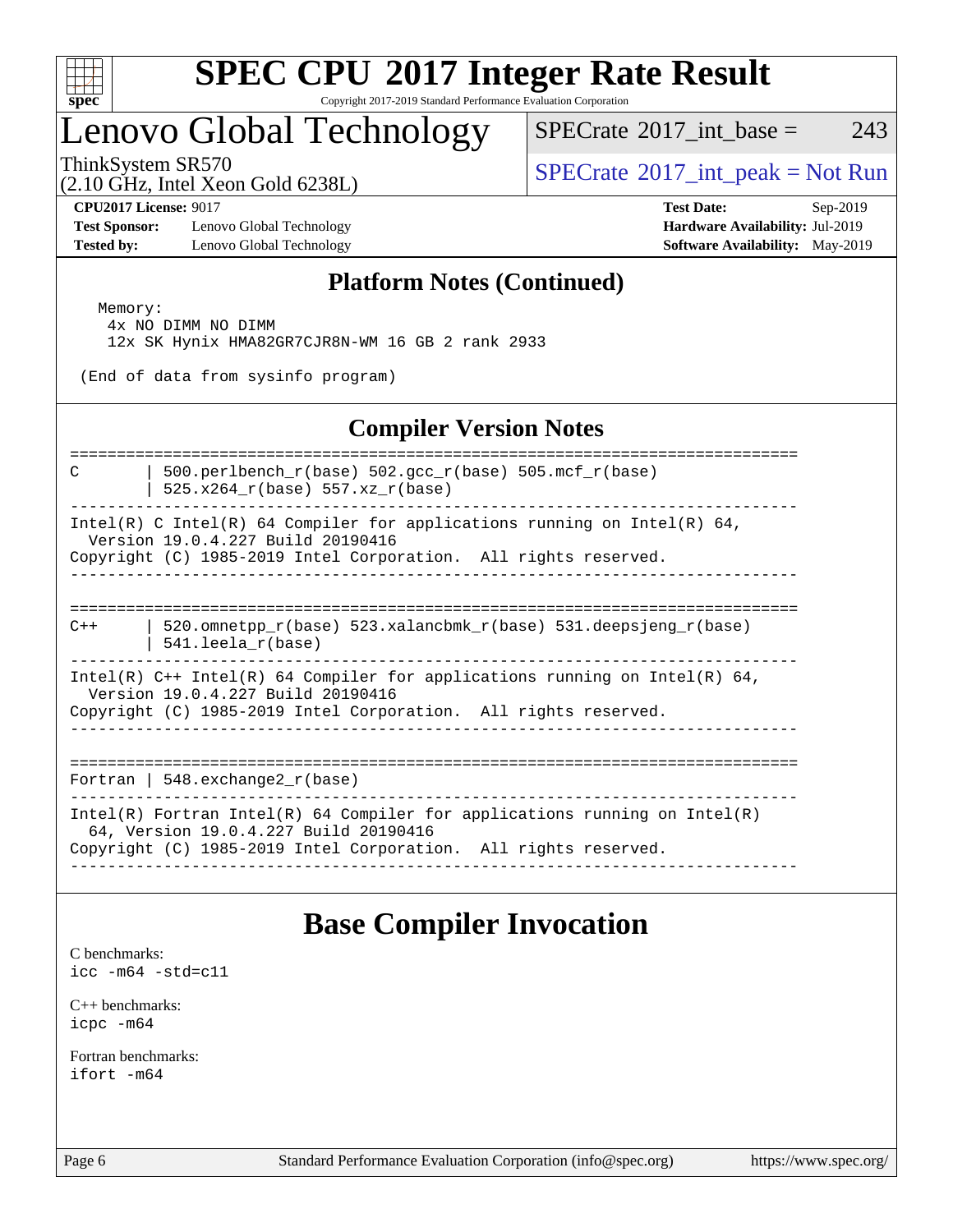

### **[SPEC CPU](http://www.spec.org/auto/cpu2017/Docs/result-fields.html#SPECCPU2017IntegerRateResult)[2017 Integer Rate Result](http://www.spec.org/auto/cpu2017/Docs/result-fields.html#SPECCPU2017IntegerRateResult)** Copyright 2017-2019 Standard Performance Evaluation Corporation

## Lenovo Global Technology

 $SPECTate$ <sup>®</sup>[2017\\_int\\_base =](http://www.spec.org/auto/cpu2017/Docs/result-fields.html#SPECrate2017intbase) 243

(2.10 GHz, Intel Xeon Gold 6238L)

**[Test Sponsor:](http://www.spec.org/auto/cpu2017/Docs/result-fields.html#TestSponsor)** Lenovo Global Technology **[Hardware Availability:](http://www.spec.org/auto/cpu2017/Docs/result-fields.html#HardwareAvailability)** Jul-2019 **[Tested by:](http://www.spec.org/auto/cpu2017/Docs/result-fields.html#Testedby)** Lenovo Global Technology **[Software Availability:](http://www.spec.org/auto/cpu2017/Docs/result-fields.html#SoftwareAvailability)** May-2019

ThinkSystem SR570<br>  $SPECTA = Not Run$ <br>  $SPECTA = Not Run$ 

**[CPU2017 License:](http://www.spec.org/auto/cpu2017/Docs/result-fields.html#CPU2017License)** 9017 **[Test Date:](http://www.spec.org/auto/cpu2017/Docs/result-fields.html#TestDate)** Sep-2019

## **[Base Portability Flags](http://www.spec.org/auto/cpu2017/Docs/result-fields.html#BasePortabilityFlags)**

 500.perlbench\_r: [-DSPEC\\_LP64](http://www.spec.org/cpu2017/results/res2019q4/cpu2017-20190916-18207.flags.html#b500.perlbench_r_basePORTABILITY_DSPEC_LP64) [-DSPEC\\_LINUX\\_X64](http://www.spec.org/cpu2017/results/res2019q4/cpu2017-20190916-18207.flags.html#b500.perlbench_r_baseCPORTABILITY_DSPEC_LINUX_X64) 502.gcc\_r: [-DSPEC\\_LP64](http://www.spec.org/cpu2017/results/res2019q4/cpu2017-20190916-18207.flags.html#suite_basePORTABILITY502_gcc_r_DSPEC_LP64) 505.mcf\_r: [-DSPEC\\_LP64](http://www.spec.org/cpu2017/results/res2019q4/cpu2017-20190916-18207.flags.html#suite_basePORTABILITY505_mcf_r_DSPEC_LP64) 520.omnetpp\_r: [-DSPEC\\_LP64](http://www.spec.org/cpu2017/results/res2019q4/cpu2017-20190916-18207.flags.html#suite_basePORTABILITY520_omnetpp_r_DSPEC_LP64) 523.xalancbmk\_r: [-DSPEC\\_LP64](http://www.spec.org/cpu2017/results/res2019q4/cpu2017-20190916-18207.flags.html#suite_basePORTABILITY523_xalancbmk_r_DSPEC_LP64) [-DSPEC\\_LINUX](http://www.spec.org/cpu2017/results/res2019q4/cpu2017-20190916-18207.flags.html#b523.xalancbmk_r_baseCXXPORTABILITY_DSPEC_LINUX) 525.x264\_r: [-DSPEC\\_LP64](http://www.spec.org/cpu2017/results/res2019q4/cpu2017-20190916-18207.flags.html#suite_basePORTABILITY525_x264_r_DSPEC_LP64) 531.deepsjeng\_r: [-DSPEC\\_LP64](http://www.spec.org/cpu2017/results/res2019q4/cpu2017-20190916-18207.flags.html#suite_basePORTABILITY531_deepsjeng_r_DSPEC_LP64) 541.leela\_r: [-DSPEC\\_LP64](http://www.spec.org/cpu2017/results/res2019q4/cpu2017-20190916-18207.flags.html#suite_basePORTABILITY541_leela_r_DSPEC_LP64) 548.exchange2\_r: [-DSPEC\\_LP64](http://www.spec.org/cpu2017/results/res2019q4/cpu2017-20190916-18207.flags.html#suite_basePORTABILITY548_exchange2_r_DSPEC_LP64) 557.xz\_r: [-DSPEC\\_LP64](http://www.spec.org/cpu2017/results/res2019q4/cpu2017-20190916-18207.flags.html#suite_basePORTABILITY557_xz_r_DSPEC_LP64)

## **[Base Optimization Flags](http://www.spec.org/auto/cpu2017/Docs/result-fields.html#BaseOptimizationFlags)**

### [C benchmarks](http://www.spec.org/auto/cpu2017/Docs/result-fields.html#Cbenchmarks):

[-Wl,-z,muldefs](http://www.spec.org/cpu2017/results/res2019q4/cpu2017-20190916-18207.flags.html#user_CCbase_link_force_multiple1_b4cbdb97b34bdee9ceefcfe54f4c8ea74255f0b02a4b23e853cdb0e18eb4525ac79b5a88067c842dd0ee6996c24547a27a4b99331201badda8798ef8a743f577) [-xCORE-AVX512](http://www.spec.org/cpu2017/results/res2019q4/cpu2017-20190916-18207.flags.html#user_CCbase_f-xCORE-AVX512) [-ipo](http://www.spec.org/cpu2017/results/res2019q4/cpu2017-20190916-18207.flags.html#user_CCbase_f-ipo) [-O3](http://www.spec.org/cpu2017/results/res2019q4/cpu2017-20190916-18207.flags.html#user_CCbase_f-O3) [-no-prec-div](http://www.spec.org/cpu2017/results/res2019q4/cpu2017-20190916-18207.flags.html#user_CCbase_f-no-prec-div) [-qopt-mem-layout-trans=4](http://www.spec.org/cpu2017/results/res2019q4/cpu2017-20190916-18207.flags.html#user_CCbase_f-qopt-mem-layout-trans_fa39e755916c150a61361b7846f310bcdf6f04e385ef281cadf3647acec3f0ae266d1a1d22d972a7087a248fd4e6ca390a3634700869573d231a252c784941a8) [-L/usr/local/IntelCompiler19/compilers\\_and\\_libraries\\_2019.4.227/linux/compiler/lib/intel64](http://www.spec.org/cpu2017/results/res2019q4/cpu2017-20190916-18207.flags.html#user_CCbase_qkmalloc_link_0ffe0cb02c68ef1b443a077c7888c10c67ca0d1dd7138472156f06a085bbad385f78d49618ad55dca9db3b1608e84afc2f69b4003b1d1ca498a9fc1462ccefda) [-lqkmalloc](http://www.spec.org/cpu2017/results/res2019q4/cpu2017-20190916-18207.flags.html#user_CCbase_qkmalloc_link_lib_79a818439969f771c6bc311cfd333c00fc099dad35c030f5aab9dda831713d2015205805422f83de8875488a2991c0a156aaa600e1f9138f8fc37004abc96dc5)

### [C++ benchmarks](http://www.spec.org/auto/cpu2017/Docs/result-fields.html#CXXbenchmarks):

[-Wl,-z,muldefs](http://www.spec.org/cpu2017/results/res2019q4/cpu2017-20190916-18207.flags.html#user_CXXbase_link_force_multiple1_b4cbdb97b34bdee9ceefcfe54f4c8ea74255f0b02a4b23e853cdb0e18eb4525ac79b5a88067c842dd0ee6996c24547a27a4b99331201badda8798ef8a743f577) [-xCORE-AVX512](http://www.spec.org/cpu2017/results/res2019q4/cpu2017-20190916-18207.flags.html#user_CXXbase_f-xCORE-AVX512) [-ipo](http://www.spec.org/cpu2017/results/res2019q4/cpu2017-20190916-18207.flags.html#user_CXXbase_f-ipo) [-O3](http://www.spec.org/cpu2017/results/res2019q4/cpu2017-20190916-18207.flags.html#user_CXXbase_f-O3) [-no-prec-div](http://www.spec.org/cpu2017/results/res2019q4/cpu2017-20190916-18207.flags.html#user_CXXbase_f-no-prec-div)

[-qopt-mem-layout-trans=4](http://www.spec.org/cpu2017/results/res2019q4/cpu2017-20190916-18207.flags.html#user_CXXbase_f-qopt-mem-layout-trans_fa39e755916c150a61361b7846f310bcdf6f04e385ef281cadf3647acec3f0ae266d1a1d22d972a7087a248fd4e6ca390a3634700869573d231a252c784941a8)

[-L/usr/local/IntelCompiler19/compilers\\_and\\_libraries\\_2019.4.227/linux/compiler/lib/intel64](http://www.spec.org/cpu2017/results/res2019q4/cpu2017-20190916-18207.flags.html#user_CXXbase_qkmalloc_link_0ffe0cb02c68ef1b443a077c7888c10c67ca0d1dd7138472156f06a085bbad385f78d49618ad55dca9db3b1608e84afc2f69b4003b1d1ca498a9fc1462ccefda) [-lqkmalloc](http://www.spec.org/cpu2017/results/res2019q4/cpu2017-20190916-18207.flags.html#user_CXXbase_qkmalloc_link_lib_79a818439969f771c6bc311cfd333c00fc099dad35c030f5aab9dda831713d2015205805422f83de8875488a2991c0a156aaa600e1f9138f8fc37004abc96dc5)

### [Fortran benchmarks](http://www.spec.org/auto/cpu2017/Docs/result-fields.html#Fortranbenchmarks):

[-Wl,-z,muldefs](http://www.spec.org/cpu2017/results/res2019q4/cpu2017-20190916-18207.flags.html#user_FCbase_link_force_multiple1_b4cbdb97b34bdee9ceefcfe54f4c8ea74255f0b02a4b23e853cdb0e18eb4525ac79b5a88067c842dd0ee6996c24547a27a4b99331201badda8798ef8a743f577) [-xCORE-AVX512](http://www.spec.org/cpu2017/results/res2019q4/cpu2017-20190916-18207.flags.html#user_FCbase_f-xCORE-AVX512) [-ipo](http://www.spec.org/cpu2017/results/res2019q4/cpu2017-20190916-18207.flags.html#user_FCbase_f-ipo) [-O3](http://www.spec.org/cpu2017/results/res2019q4/cpu2017-20190916-18207.flags.html#user_FCbase_f-O3) [-no-prec-div](http://www.spec.org/cpu2017/results/res2019q4/cpu2017-20190916-18207.flags.html#user_FCbase_f-no-prec-div) [-qopt-mem-layout-trans=4](http://www.spec.org/cpu2017/results/res2019q4/cpu2017-20190916-18207.flags.html#user_FCbase_f-qopt-mem-layout-trans_fa39e755916c150a61361b7846f310bcdf6f04e385ef281cadf3647acec3f0ae266d1a1d22d972a7087a248fd4e6ca390a3634700869573d231a252c784941a8) [-nostandard-realloc-lhs](http://www.spec.org/cpu2017/results/res2019q4/cpu2017-20190916-18207.flags.html#user_FCbase_f_2003_std_realloc_82b4557e90729c0f113870c07e44d33d6f5a304b4f63d4c15d2d0f1fab99f5daaed73bdb9275d9ae411527f28b936061aa8b9c8f2d63842963b95c9dd6426b8a) [-align array32byte](http://www.spec.org/cpu2017/results/res2019q4/cpu2017-20190916-18207.flags.html#user_FCbase_align_array32byte_b982fe038af199962ba9a80c053b8342c548c85b40b8e86eb3cc33dee0d7986a4af373ac2d51c3f7cf710a18d62fdce2948f201cd044323541f22fc0fffc51b6) [-L/usr/local/IntelCompiler19/compilers\\_and\\_libraries\\_2019.4.227/linux/compiler/lib/intel64](http://www.spec.org/cpu2017/results/res2019q4/cpu2017-20190916-18207.flags.html#user_FCbase_qkmalloc_link_0ffe0cb02c68ef1b443a077c7888c10c67ca0d1dd7138472156f06a085bbad385f78d49618ad55dca9db3b1608e84afc2f69b4003b1d1ca498a9fc1462ccefda) [-lqkmalloc](http://www.spec.org/cpu2017/results/res2019q4/cpu2017-20190916-18207.flags.html#user_FCbase_qkmalloc_link_lib_79a818439969f771c6bc311cfd333c00fc099dad35c030f5aab9dda831713d2015205805422f83de8875488a2991c0a156aaa600e1f9138f8fc37004abc96dc5)

[The flags files that were used to format this result can be browsed at](tmsearch) <http://www.spec.org/cpu2017/flags/Intel-ic18.0-official-linux64.2019-04-02.html> <http://www.spec.org/cpu2017/flags/Lenovo-Platform-SPECcpu2017-Flags-V1.2-CLX-D.html>

[You can also download the XML flags sources by saving the following links:](tmsearch) <http://www.spec.org/cpu2017/flags/Intel-ic18.0-official-linux64.2019-04-02.xml> <http://www.spec.org/cpu2017/flags/Lenovo-Platform-SPECcpu2017-Flags-V1.2-CLX-D.xml>